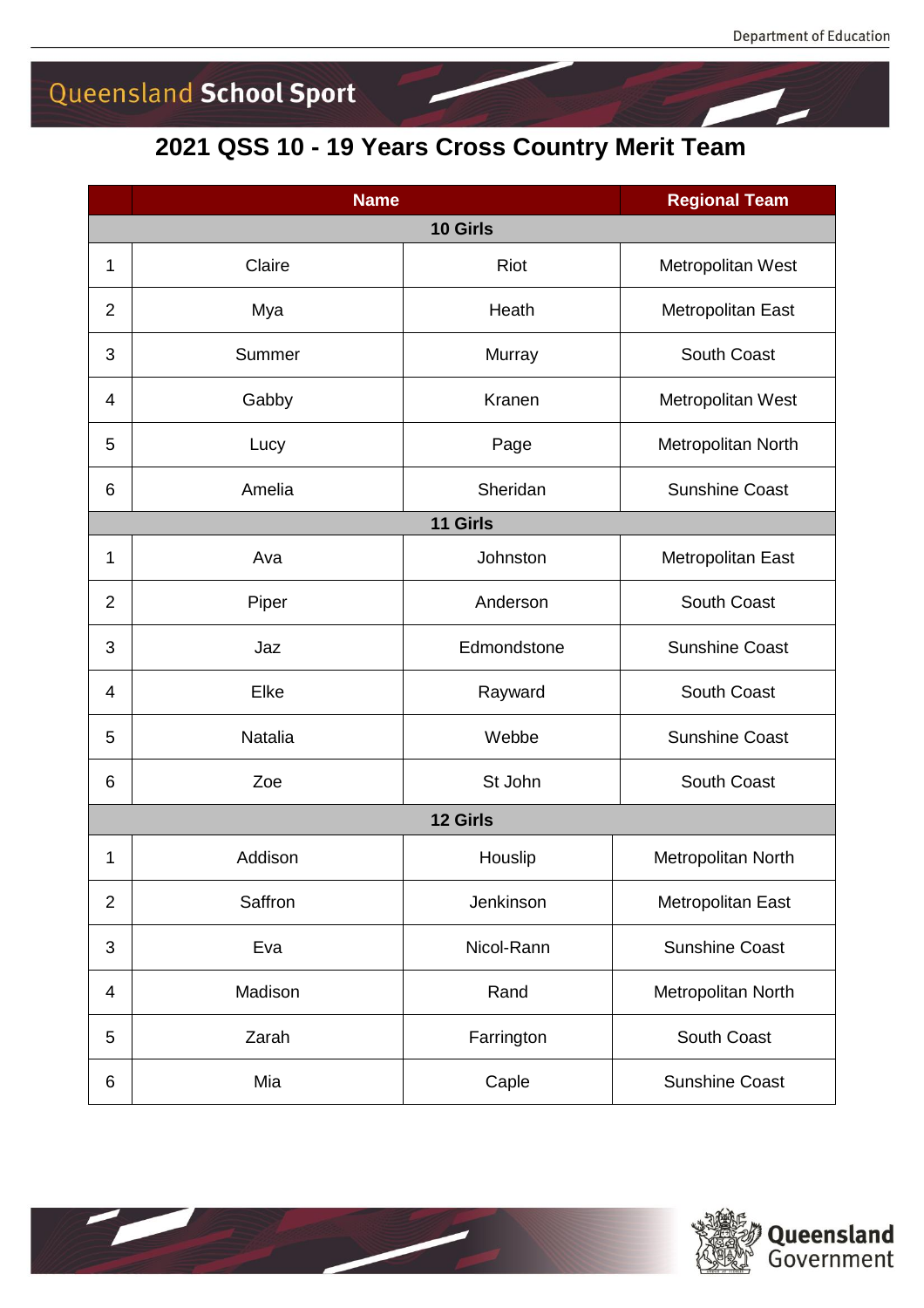# Queensland School Sport

### **2021 QSS 10 - 19 Years Cross Country Merit Team**

|                | <b>Name</b> |                  | <b>Regional Team</b>  |  |  |  |  |
|----------------|-------------|------------------|-----------------------|--|--|--|--|
|                | 13 Girls    |                  |                       |  |  |  |  |
| 1              | Sienna      | <b>Bush</b>      | South Coast           |  |  |  |  |
| $\overline{2}$ | Zoe         | <b>McElwaine</b> | Metropolitan North    |  |  |  |  |
| 3              | Zara        | Moore            | Metropolitan East     |  |  |  |  |
| 4              | Romy        | <b>Vickers</b>   | Metropolitan North    |  |  |  |  |
| 5              | Sienna      | Carter           | <b>Sunshine Coast</b> |  |  |  |  |
| 6              | Sophie      | Webb             | South Coast           |  |  |  |  |
| 14 - 15 Girls  |             |                  |                       |  |  |  |  |
| 1              | Kyah        | Anderson         | South Coast           |  |  |  |  |
| $\overline{2}$ | Chelsea     | Gladwin          | <b>Darling Downs</b>  |  |  |  |  |
| 3              | Sienna      | <b>Burham</b>    | South Coast           |  |  |  |  |
| $\overline{4}$ | Aspen       | Anderson         | South Coast           |  |  |  |  |
| 5              | Georgie     | Gilroy           | Metropolitan East     |  |  |  |  |
| 6              | Ella        | Wilson           | <b>Darling Downs</b>  |  |  |  |  |
| $\overline{7}$ | Kobi        | Walker           | Metropolitan East     |  |  |  |  |
| 8              | Gabrielle   | Schmidt          | Metropolitan West     |  |  |  |  |
| 9              | <b>Tess</b> | Hannigan         | South Coast           |  |  |  |  |